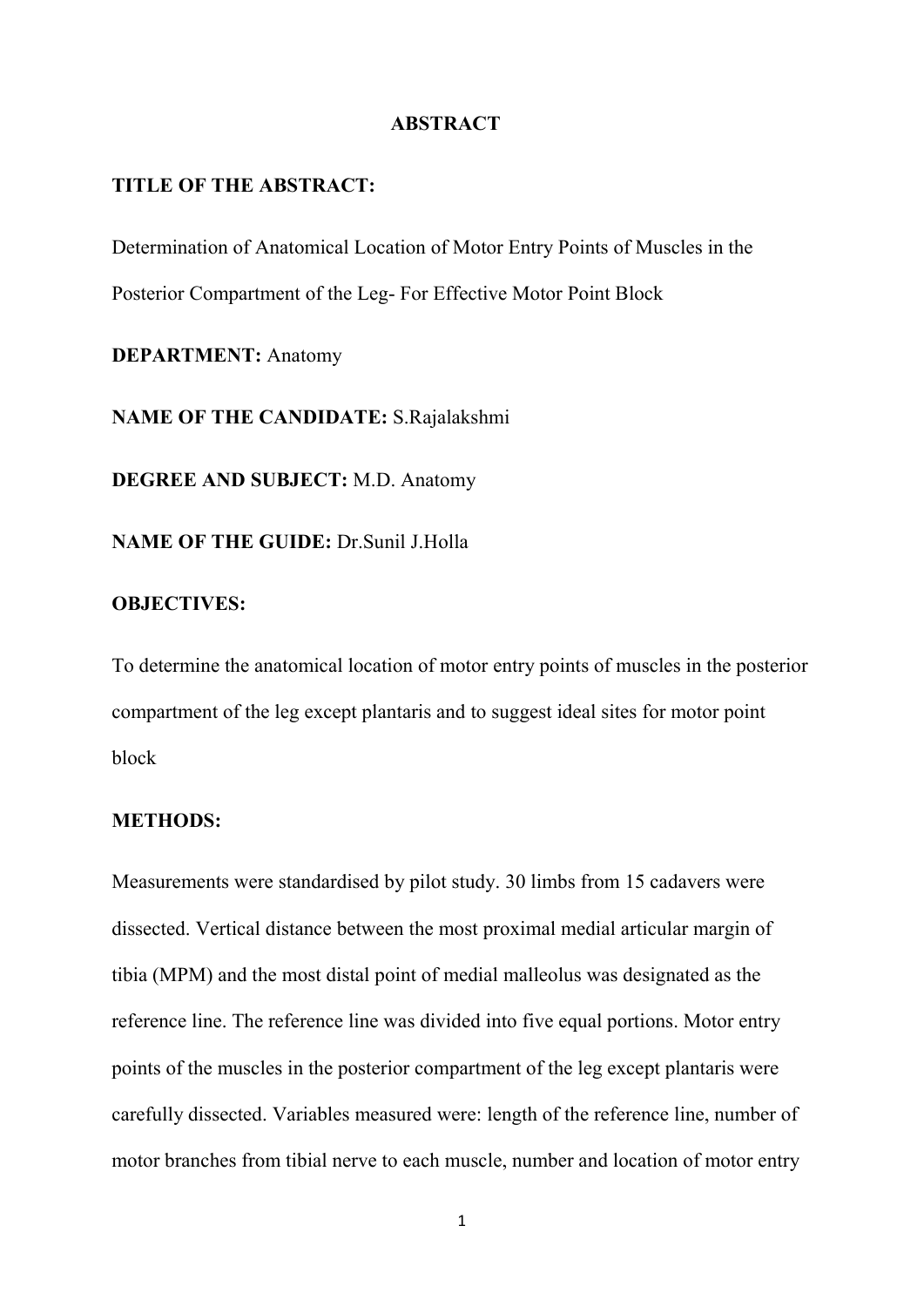points with respect to the reference line. Data entry was made in Microsoft Excel and analysed with SPSS. Mean, standard deviation, range was calculated. Student t-test was used for comparison between right and left limbs, males and females.

### **RESULTS:**

Medial head of gastrocnemius had one to nine motor entry points. The ideal sites of motor point block are first-fifth of the reference line and also above MPM. Lateral head of gastrocnemius had one to six motor entry points. The ideal sites of motor point block are first-fifth of the reference line and also above MPM. Posterior surface of soleus had one to six motor entry points. 96.6% of the motor entry points were located in first-fifth and hence the ideal site of motor point block. Anterior surface of soleus had one to four motor entry points. 78.8% of the motor entry points were located in second-fifth of the reference line and hence the ideal site of motor point block. Flexor hallucis longus had one to eleven motor entry points. 77.9% of the motor entry points were located in third- and fourth-fifths of the reference line and hence the ideal sites of motor point block. Flexor digitorum longus had one to eight motor entry points. 89.7% of the motor entry points were located in second- and thirdfifths of the reference line and hence the ideal sites of motor point block. Tibialis posterior had one to eight motor entry points. 95% of the motor entry points were located in the first- and second-fifths of the reference line and hence the ideal sites of motor point block. Popliteus had one to six motor entry points. All the motor entry points were located in first-fifth of the reference line. The ideal site of motor point block is first-fifth of the reference line.

2